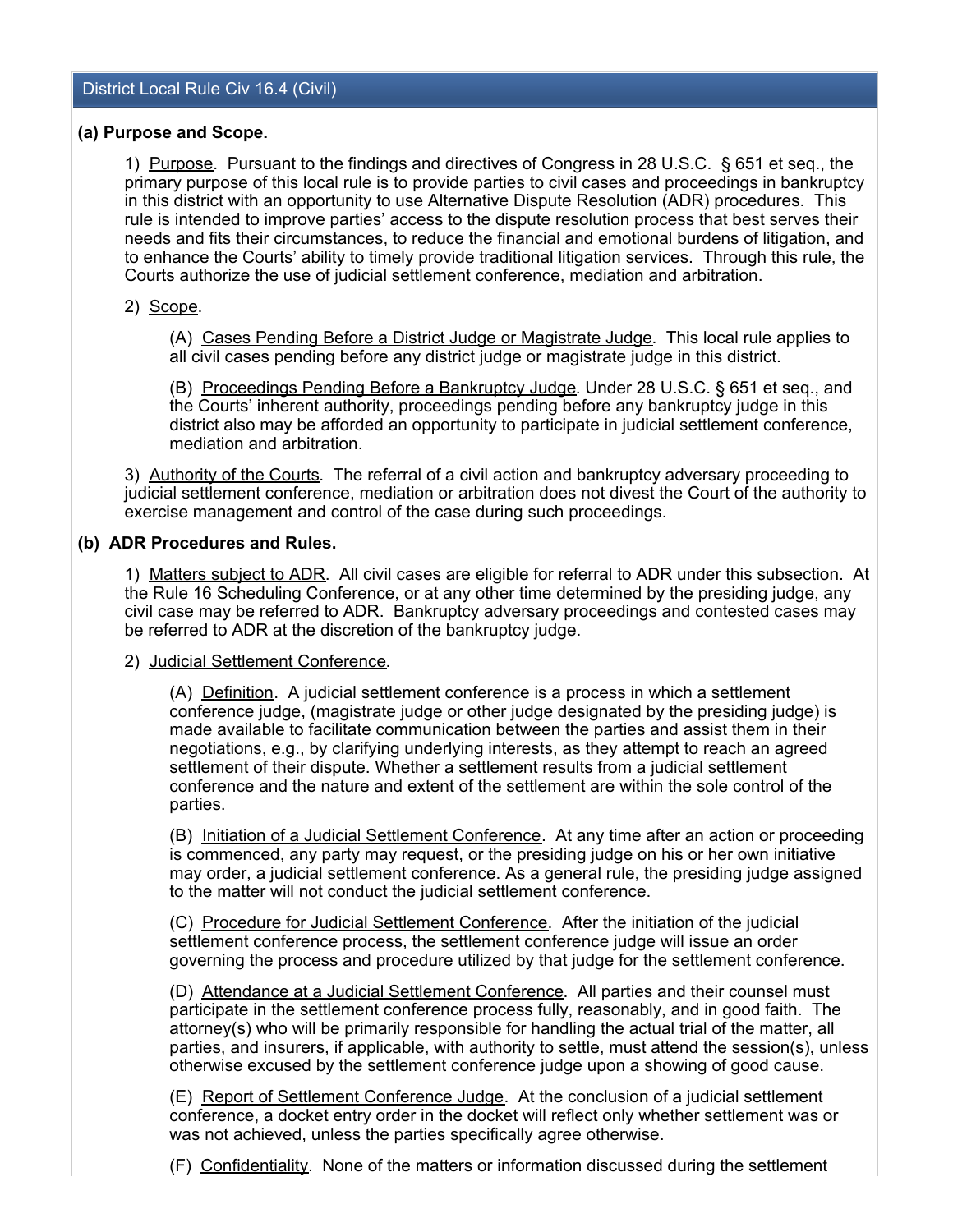conference will be communicated to the presiding judge assigned to the matter, unless all parties expressly stipulate to such communications.

### 3) Mediation.

(A) Definition. Mediation is a process by which a neutral third party (the "mediator") appointed by the Court or agreed to by the parties to assist the parties in an attempt to reach a mutually acceptable agreement. The role of the mediator is to aid the parties in identifying the issues, reducing misunderstandings, clarifying priorities, exploring areas of compromise, generating options and finding points of agreement. Whether a settlement results from a mediation and the nature and extent of the settlement are within the sole control of the parties.

(B) Matters Subject to Mediation. All civil cases are eligible for referral to mediation under this subsection. Except for good cause shown, at the Rule 16 Scheduling Conference, all civil cases will be referred to mediation except the following: (1) student loan recovery; (2) Medicare; (3) forfeiture; (4) bankruptcy appeals; (5) federal tax suits; (6) Federal Tort Claims Act cases in excess of \$1 million; and (7) cases involving temporary restraining orders, preliminary injunctions, or other actions involving extraordinary injunctive relief. Bankruptcy adversary and contested cases will be referred to mediation at the discretion of the bankruptcy judges.

(C) Initiation of a Mediation. At any time after an action or proceeding is at issue, any party may request, or the presiding judge on his or her own initiative may order, mediation. None of the matters or information discussed during the mediation will be communicated to any judge assigned to the matter, unless all parties expressly stipulate to such communications.

(D) Selection of a Mediator. The parties may either select from the roster of approved mediators found on the Courts' website or select someone not on the Courts' roster through mutual agreement. The parties may contact the Courts' ADR Administrator for facilitation of selection of a mediator from the Courts' roster.

(E) Procedures of Mediation. Once selected or appointed, the mediator will determine the place of the mediation session, the materials to be submitted in advance of the mediation or at the time of the mediation, who must attend the mediation session for the parties, and how the mediation session will be conducted. However, mediators will have no authority to order parties or counsel to take any action outside the mediation session, to compel parties to produce information, or, except as allowed by these rules, to rule on disputed matters. Mediators will be subject to sanctions, including removal from the Courts' roster of mediators, if the mediator fails to assume the responsibilities provided herein.

(F) Attendance at the Mediation Session(s). All parties and their counsel must participate in the mediation process fully, reasonably, and in good faith. The attorney(s) who will be primarily responsible for handling the actual trial of the matter, and all parties, and insurers, if applicable, with authority to settle, must attend the session(s), unless otherwise excused by the mediator upon showing of good cause.

(G) Report of Mediator. Within seven (7) days following the last mediation session, the mediator will file a report with the Courts' ADR Administrator, with a copy to the parties, indicating when mediation occurred and whether the case has, in whole or in part, settled. The mediator must not report any of the substantive matters discussed during the mediation unless the parties specifically agree otherwise. Following this report, a docket entry order in the docket will reflect only whether settlement was or was no achieved, unless the parties specifically agree otherwise.

(H) Confidentiality. The mediator must abide by the confidentiality rules agreed to by the parties. Confidentiality protections of F.R.E. 408 will extend to mediations under this Rule.

(I) Impartiality. The mediator has a duty to be impartial, and has a continuing duty to advise all parties of any circumstances bearing on possible bias, prejudice or partiality.

(J) Compensation to Mediators. Mediators will be compensated at their regular fees and expenses, which will be clearly set forth in the information and materials provided to the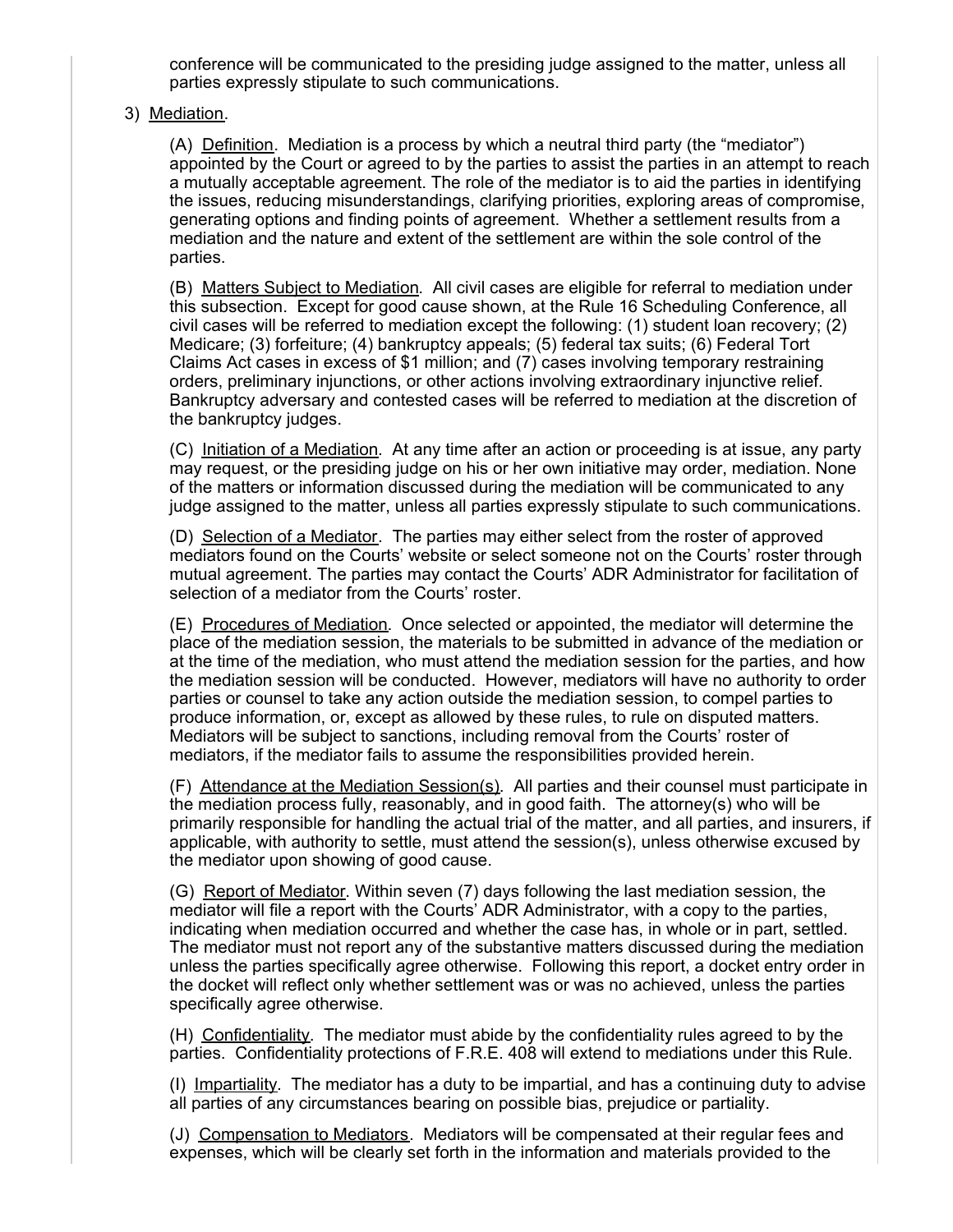parties by the mediator. Unless other arrangements are made among the parties or ordered by the Court, the interested parties will be responsible for a pro rata share of the mediator's fees and expenses. If a mediator is not paid, the Court, upon motion of the mediator, may order payment.

# 4) Arbitration.

(A) Definition. Arbitration is a process whereby an impartial third party (the "arbitrator") is hired or retained by the parties to hear and consider the evidence and testimony of the disputants and others with relevant knowledge and issues a decision on the merits of the dispute. The arbitrator makes an award on the issue(s) presented for decision. The arbitrator's award is binding or non-binding as the parties may agree in writing.

(B) Cases Eligible for Arbitration. No civil action, or proceeding in bankruptcy, will be referred to arbitration as the parties' ADR method, except upon written consent of all parties. Additionally, no matter will be referred to arbitration if the Court finds that:

(i) The action is based upon an alleged violation of a right secured by the Constitution of the United States;

(ii) Jurisdiction is based in whole or in part on 28 U.S.C. § 1343;

(iii) The relief sought includes money damages in an amount greater than \$150,000.00; or

(iv) The objectives of arbitration would not be realized for any other reason.

(C) Initiation of an Arbitration. At any time after an action or proceeding is at issue, any party may request an arbitration. All parties must consent in a writing, signed by all parties and their counsel, before an arbitration will be ordered by the judge assigned to the matter.

(D) Selection of an Arbitrator. The parties may select an arbitrator with consent of the presiding judge.

(E) Procedure for Arbitration. After the initiation of arbitration, the arbitrator will issue to the parties a document setting forth the process and procedure utilized and to be followed.

(F) Award. At the conclusion of an arbitration, the arbitrator will issue to the parties a written award. The arbitrator's award is binding or non-binding as the parties may agree in writing.

# **(c) Selection of ADR Procedure.**

### 1) Mandated Early ADR Selection Process.

(A) The Parties' Duty to Consider ADR, and Confer. No later than five (5) days prior to the Rule 16 scheduling conference, unless otherwise ordered, in every case to which this rule applies, the parties must meet and confer about (i) whether they might benefit from participating in some ADR process; (ii) which type of ADR process is best suited to the specific circumstances in their case; and (iii) when the most appropriate time would be for the ADR session to be held.

(B) Designation of Process. After considering the parties' submissions, the Court may order the parties, on appropriate terms and in conformity with this rule, to participate in ADR. The Court may refer the case to judicial settlement conference, mediation, arbitration or, with written consent of all parties, to an ADR procedure which, by stipulation of all parties, has been tailored to meet the specific needs of the parties and the case.

2) Referral to ADR during Pretrial Period. Notwithstanding the provisions of paragraph (c)(1) above regarding the early selection process, at any time before entry of final judgment, the Court may, on its own motion or at the request of any party, order the parties to participate in a judicial settlement conference or mediation or, with the written consent of all parties, arbitration. Presiding judges will take appropriate steps to assure that no referral to ADR results in an imposition on any party of an unfair or unreasonable economic burden.

3) Right to Secure ADR Services Outside the Programs Sponsored by the Court. Nothing in this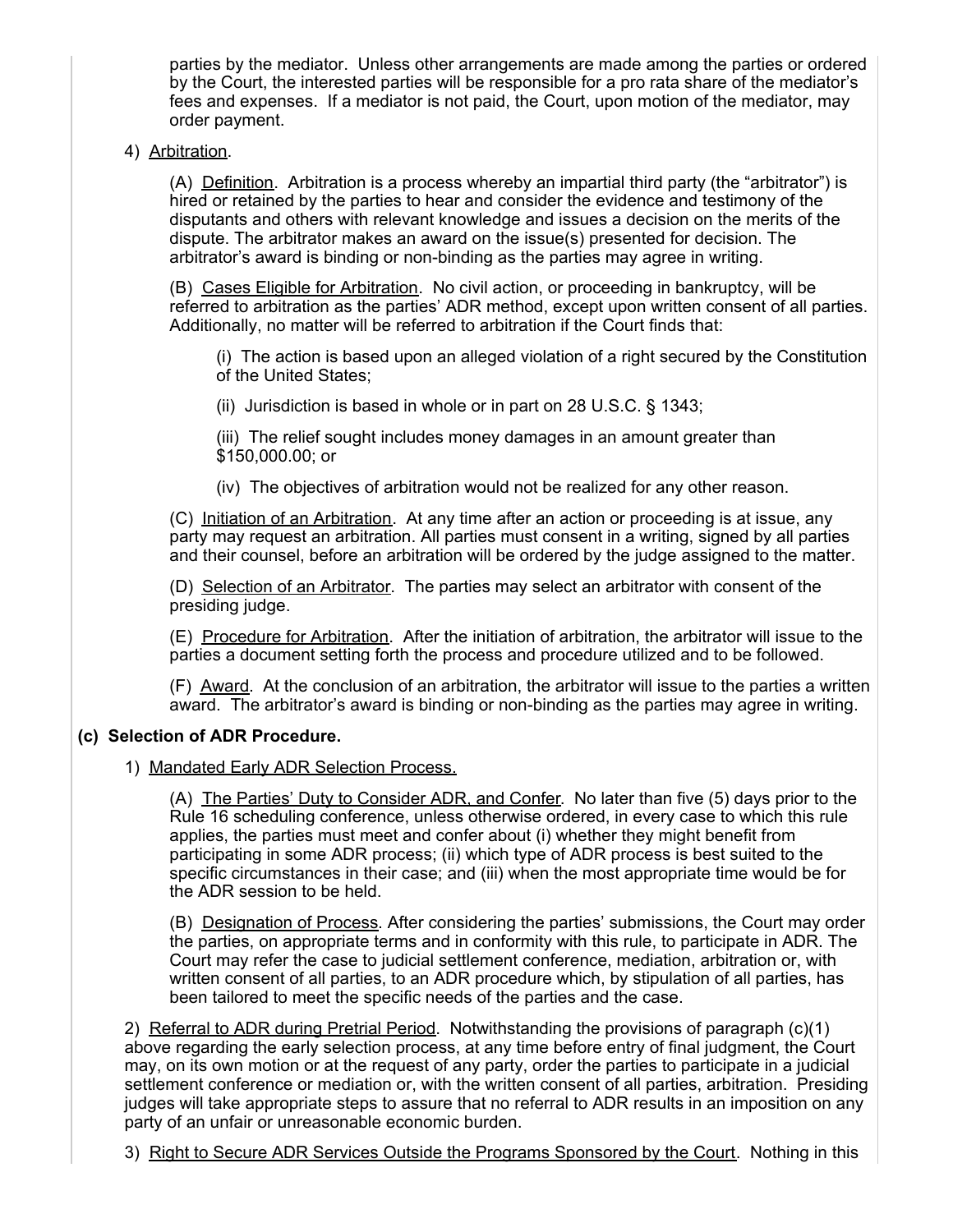rule precludes the parties from agreeing to seek ADR services outside the Courts' program. To the extent resources permit and consistent with this rule, parties remain free to use any form of ADR and any neutral they choose.

# **(d) ADR Administration.**

1) ADR Administrator. The ADR Administrator is responsible for implementing, administering, overseeing and evaluating, along with the Board of Judges, the ADR program and procedures covered by this local rule. The ADR Administrator may be contacted through the Courts' website, www.id.uscourts.gov, or as follows:

> U.S. District Court ADR Administrator 550 West Fort St. #400 Boise, ID 83724 (208) 334-9067 (telephone) (208) 334-9202 (facsimile)

2) ADR Resources. The ADR Administrator maintains the information regarding the ADR process and procedures set forth in this rule.

### 3) Roster of Approved Mediators.

(A) Maintenance of Roster. The ADR Administrator is responsible for maintaining the roster of approved mediators found on the Courts' website, which is updated at least annually by the ADR Administrator. The roster contains the following information about each mediator: (a) name, address, telephone and fax number(s) and email, (b) professional affiliation(s), (c) education; and (d) legal and/or mediation training and experience. A mediator may be removed from the roster either at the mediator's request or by Court order. If removed from the mediation roster by Court order, the person will not be returned to the roster absent a Court order obtained upon motion and affidavit sufficiently explaining the circumstances of such removal and reasons justifying the return of the person to the mediation roster.

### (B) Eligibility for Inclusion.

(i) To be eligible for inclusion on the roster of approved Mediators found on the Courts' website, an attorney: (a) must have been admitted to practice for not less than five (5) years or possess a particular expertise, training, or background in mediation; (b) must be a member of the bar of this Court or a retired or non-practicing attorney or judge; and, (c) must have attended a minimum of forty (40) hours core mediator knowledge and skills training, including role-play simulations of mediated disputes.Such training must have included such competencies as information gathering, effective communication, ethical concerns, the role of a mediator as a neutral third party, control of the mediation process, and problem analysis.The training required by this section will be acquired by completing programs approved by an accredited college or university or by one of the following organizations: Idaho State Bar, Idaho Mediation Association, Society of Professionals in Dispute Resolution, American College of Civil Trial Mediators, Northwest Institute for Dispute Resolution, Institute for Conflict Management, the National Academy of Distinguished Neutrals or any mediation training provided by the federal courts.Any program that does not meet this criteria may be submitted for approval either prior to or after completion.

(ii) In order for a person to remain on the roster of approved Mediators found on the courts' website for the District of Idaho, the Mediator must submit proof that the Mediator has completed a minimum of five (5) hours of additional training or education during the preceding three (3) calendar years on one of the following topics: mediation, conflict management, negotiation, interpersonal communication, conciliation, dispute resolution or facilitation.

> **RELATED AUTHORITY** 28 U.S.C. § 651 through 658 Fed. R. Evid. 408; Fed R. Civ. P. 16(c)(2)(I)